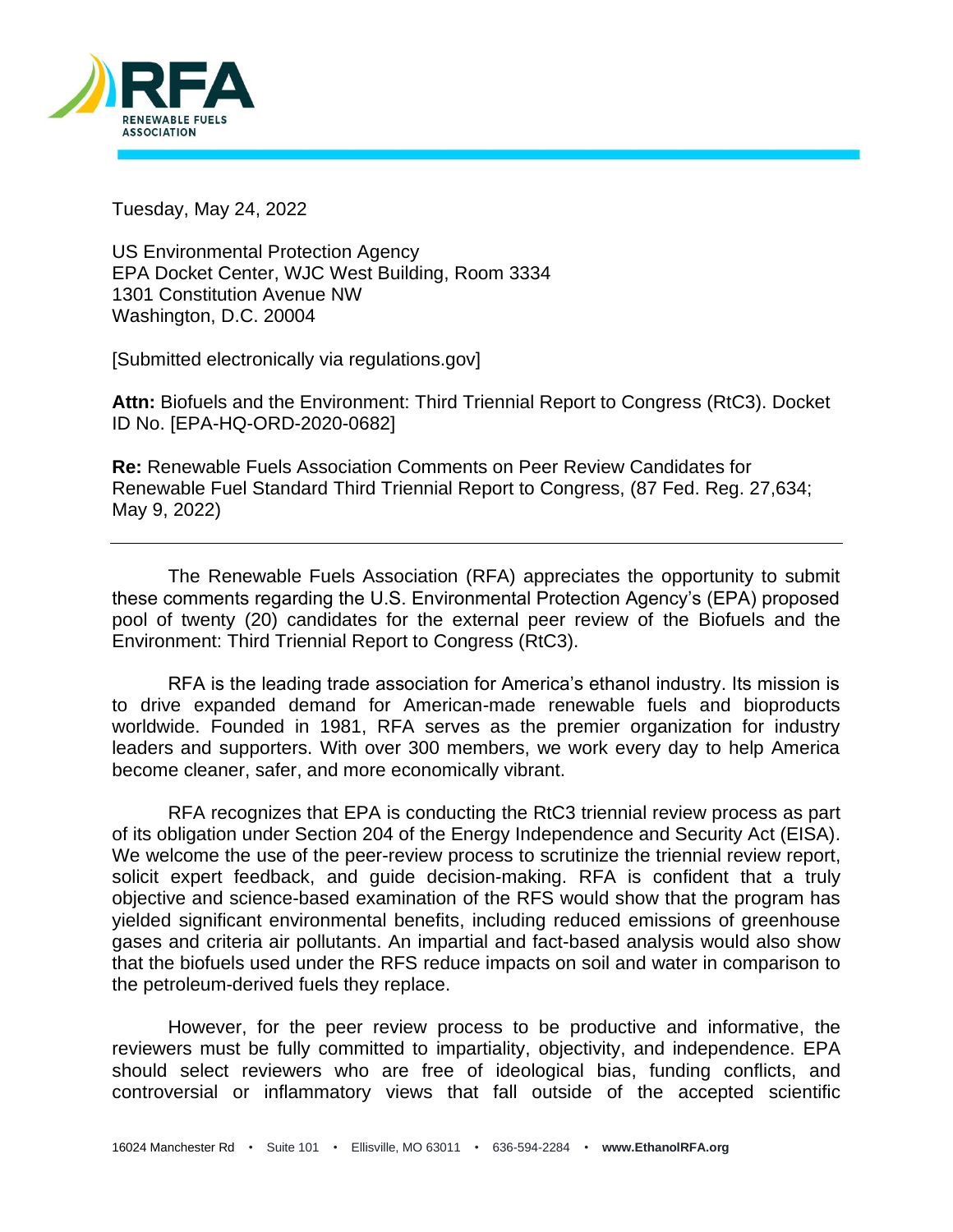

consensus. Furthermore, the viewpoints and fields of study represented on the panel should collectively create balance and not over- or under-represent any particular discipline or perspective.

Accordingly, RFA's comments below fall into three categories. First, we provide specific comments on some of the individuals listed as candidates for the peer review. Some of these candidates have long-standing histories of ideologically biased statements and positions, dubious scientific work, and conflicts in sources of funding that may lead to sponsorship bias. These candidates should be removed from further consideration by EPA and its contractor, ERG. Second, RFA provides comment on the overall composition of the candidate pool. RFA finds the proposed list to include a disproportionate number of candidates representing certain issue-areas and RFA has concerns about the group's ability to complete a thorough review without complete and balanced representation. Third, and finally, our comments encourage EPA to bring transparency and public participation into the peer review process.

## **I. Objections to Certain Nominees**

RFA objects to the inclusion of the following individuals on the peer review panel due to their obvious ideological bias, disputed scientific work, failure to earnestly respond to peer critiques of their work, and/or conflicts created by outside funding or sponsored research.

• **Tyler J. Lark, University of Wisconsin-Madison.** Dr. Lark should be excluded from the external expert panel for two reasons. First, given that his work was cited extensively in the EPA's Second Triennial Report to Congress and that members of EPA staff have subsequently coauthored [research](https://iopscience.iop.org/article/10.1088/1748-9326/abecbe/meta) with him, it seems likely that his recent research may be featured in the Third Triennial Report. It would be inappropriate for Lark to serve as a reviewer of his own work, and his presence on the panel would likely lead to a less robust review of his work and its possible inclusion in the Third Triennial Report.

Second, his previous work related to biofuels has suffered from known flaws and inaccuracies, which have been willfully repeated by Lark in subsequent works. Lark's studies inappropriately use error-prone satellite data to misclassify certain land cover types (e.g., misclassifying grass hay or even grain crops as 'native prairie'). The studies also purposely misapply carbon emissions factors from land types with high carbon storage (e.g., forest and native grassland) to modeled conversions of land types that actually have much lower carbon storage profiles (cropland, CRP, pasture). Further, the work simplistically attributes purported cropland expansion to corn ethanol usage under the Renewable Fuel Standard, ignoring or downplaying the role of other drivers. Experts from Southern Illinois University Edwardsville (SIUE) conducted an extensive [assessment](https://ethanolrfa.org/file/1834/SIUE-Review-of-Land-Use-Change-Literature-07-2019.pdf) of studies in which Dr. Lark was involved that were featured in the Second Triennial Report,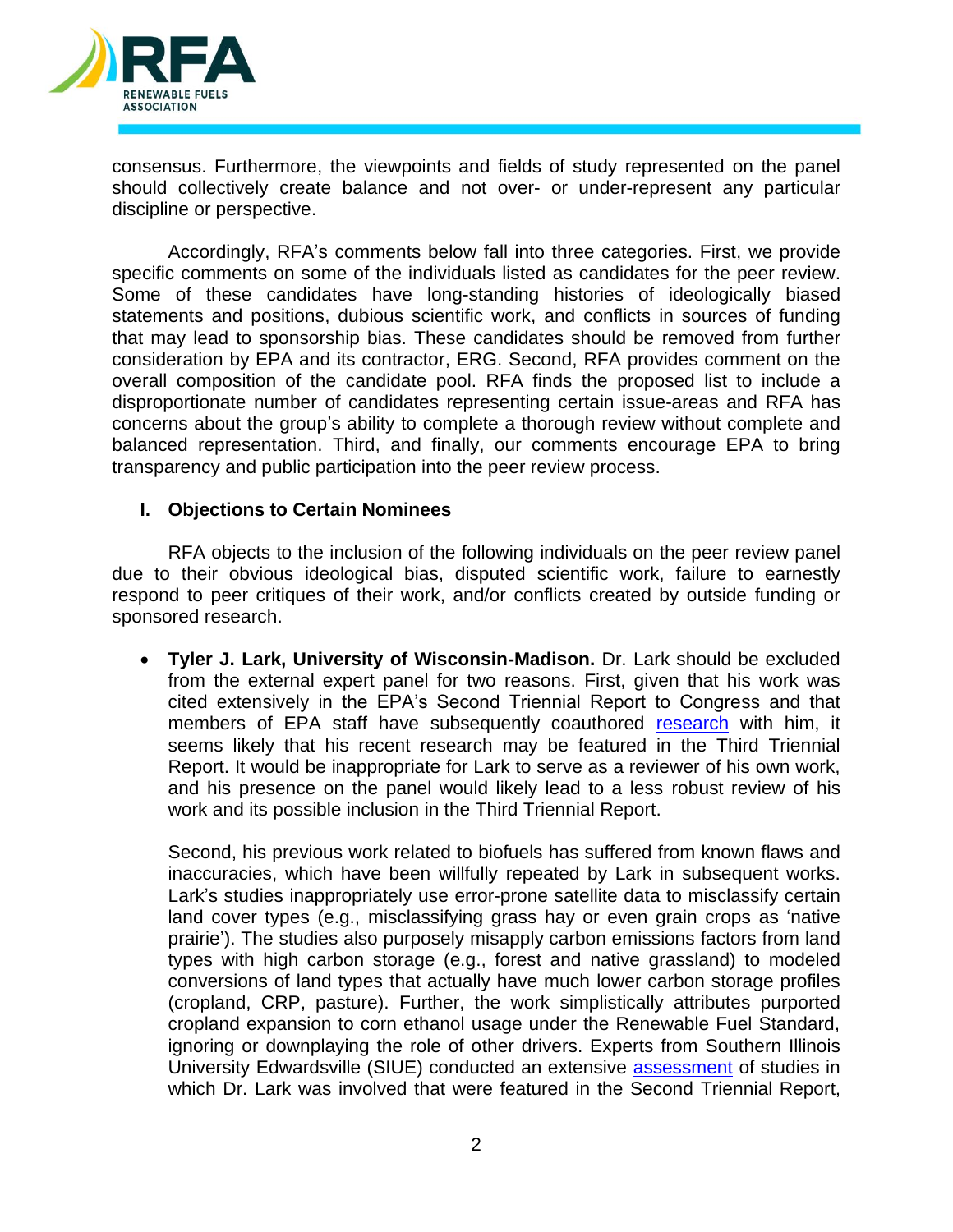

and they concluded that "there are major concerns regarding both the data and the methods that were used by the researchers, which call their findings into question." The review particularly noted shortcomings in Lark's misuse of satellite-based imagery.

Subsequently, the SIUE researchers [addressed](https://ethanolrfa.org/file/1833/SIUE-Rebuttal-on-USDA-CDL-Use.pdf) the continued flaws in the use of satellite-based imagery in a 2020 paper by Lark. Nevertheless, Lark has continued to use similar methods, most recently for a 2022 paper published in the *Proceedings of the National Academy of Sciences*. The paper has been reviewed by scientific peers, and wide-ranging flaws were pointed out in [comments](https://greet.es.anl.gov/publication-comment_environ_outcomes_us_rfs) written by experts from Argonne, Purdue University, and the University of Illinois system and in a [rebuttal](https://ethanolrfa.org/file/2211/RFA%20Rebuttal%20to%20Lark%20et%20al%20PNAS%20Report%20FINAL.pdf) by the RFA.

Also problematic is the fact that Lark and his colleagues have received significant funding from the National Wildlife Federation (NWF), a politically active organization that has repeatedly advocated for repeal or reform of the RFS and co-sponsors an anti-biofuel group called "Rethink Ethanol." NWF has routinely used Lark's studies in its campaign against the RFS, and the most recent Lark study has also been cited as a favorite talking point by representatives of the oil industry who oppose the RFS. $1$ 

In summary, Dr. Lark continues to knowingly use a flawed approach (that has been criticized by his peers) for estimate purported land use changes and related emissions associated with the Renewable Fuel Standard. His presence on the panel could inject bias and deter other peer reviewers from ensuring that problems with his methodology are fully discussed and accurately portrayed in the Third Triennial Report.

• **Jason D. Hill, University of Minnesota.** Dr. Hill should be excluded from the external expert panel for a similar history of bias, unwillingness to respond to legitimate critiques of his work, and unsupported and provocative statements about the RFS and corn ethanol. Based on his public statements, Hill has clearly already made up his mind about the RFS and ethanol, and he cannot be considered impartial or unbiased.<sup>2</sup>

His [commentary](https://www.pnas.org/doi/full/10.1073/pnas.2200997119) on the newest Lark et al. study entitled "The Sobering Truth About Corn Ethanol" should, by itself, disqualify him from further consideration. In this commentary, Hill suggests that Lark et al.'s GHG calculations "represen[t] a

<sup>1</sup> See, for example, statement by LeeAnn Johnson Koch, Partner, Perkins Coie, LLP, [representing](https://www.epw.senate.gov/public/_cache/files/2/6/268510aa-aec3-4d41-9ecb-33939f9e39d1/94D608157BE5E4B793A0569533D9A3B3.02-16-2022-johnson-koch-testimony.pdf) "the petroleum refining industry and particularly small refineries." [Hearing](https://www.epw.senate.gov/public/_cache/files/c/d/cdd309b5-7ccc-4882-821c-89d6ae800447/CCC780279E147B423E55DE9D86529B04.spw-02162022.pdf) of the Committee on Environment and Public Works, U.S. Senate. Feb. 16, 2022. ("As we have been talking about, the recent studies suggest that ethanol could be 24 percent higher emitting of greenhouse gas emissions than petroleumbased fuels.")

<sup>2</sup> Hill has repeatedly expressed his contempt for the RFS, corn farmers, and the ethanol industry on social media and in media interviews.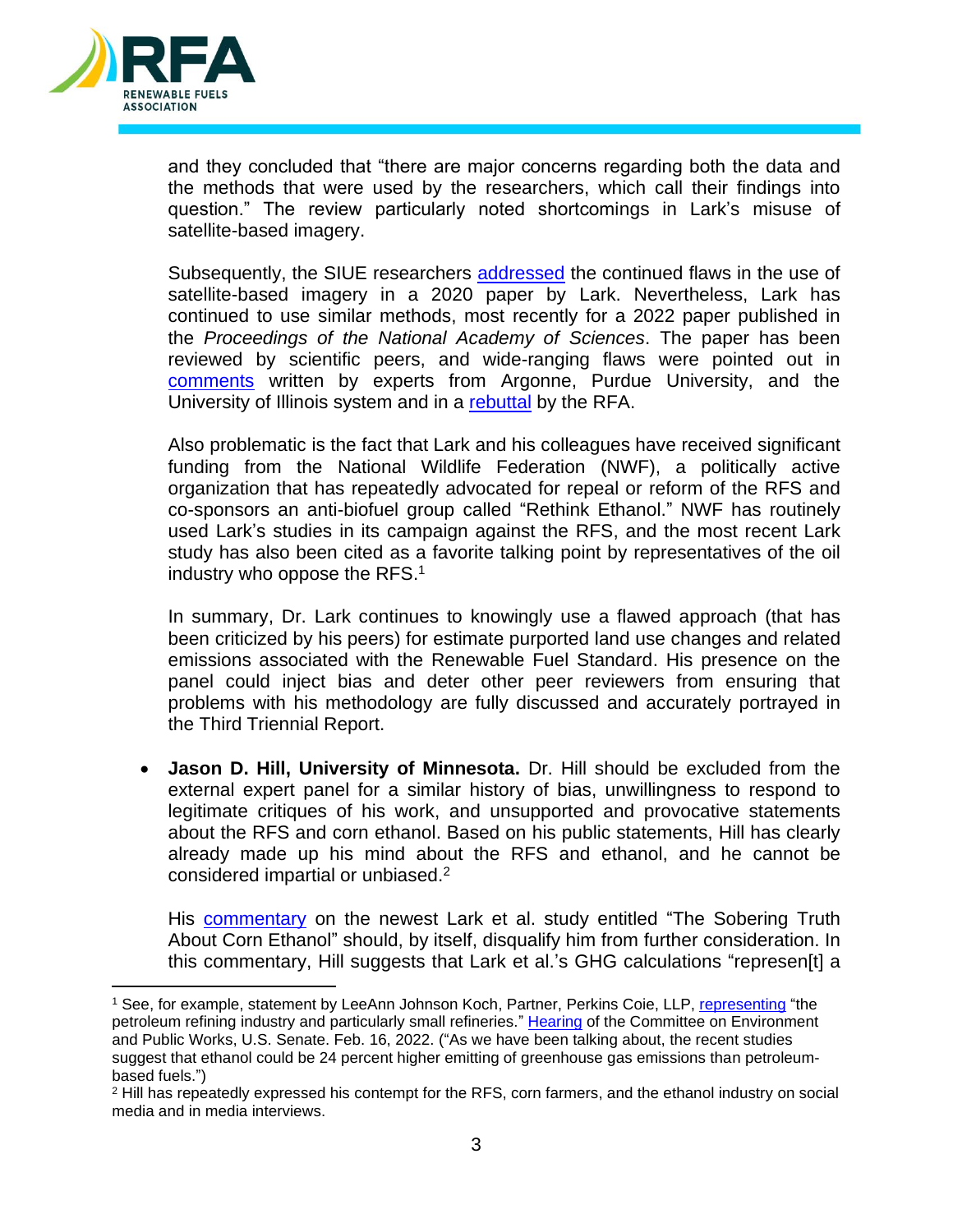

floor, not a ceiling," without providing any meaningful evidence or analysis to support this statement. His suggestion that a discredited study should have further exaggerated its findings demonstrates additional disregard for fact-based and erudite academic discourse. There is also evidence that Dr. Hill appears primarily motivated by publicity and exposure, as demonstrated in a recent [tweet,](https://twitter.com/jdhill/status/1526923921731330050) reading in part "A'maize'd to see that my new paper 'The sobering truth about #corn #ethanol' just passed 4,000 downloads!" Hill also [tweeted](https://twitter.com/jdhill/status/1516084458427932682?s=20&t=YGTpLmxA4Y4EFnGMZGDnlw) that he was "Psyched to see my recent paper on corn #ethanol quoted in this Sunday's @washingtonpost editorial..." and he [applauded](https://twitter.com/jdhill/status/1521149008592396288?s=20&t=YGTpLmxA4Y4EFnGMZGDnlw) the host of an HBO talk show for mentioning the paper.

Incidentally, this sort of mainstream media placement and coverage of arcane, technical, and abstruse academic work is typically the result of a well-funded and coordinated public affairs strategy.

• **Chris Malins, Cerulogy Consulting, UK.** Dr. Chris Malins should be excluded from the external expert panel. As a private consultant, it is unclear what organizations and companies provide financial support for Dr. Malins' work, and it is unknown whether his funding sources may create sponsorship bias. Further, it does not appear that any of the private consultants nominated or recommended by agriculture and biofuel groups are on the list of final candidates; if wellqualified consultants with clients in the biofuels and agriculture sectors are excluded from candidacy, then, as matter of fairness and balance, private consultants with clients in the environmental NGO and petroleum sectors should also be excluded.

In addition, during his tenure at ICCT, Malins demonstrated a clear bias against crop-based biofuels and authored or co-authored highly questionable analyses regarding certain parameters and elasticity values that drive land use change results in the Purdue University Global Trade Analysis Project (GTAP) model.

• **Timothy D. Searchinger, Princeton University.** Timothy Searchinger should be excluded from the external expert panel. Searchinger's work on land use change has been thoroughly refuted and rejected by the scientific community. Due to the use of dubious assumptions and outdated data, his grossly inflated estimate of land use change emissions hypothetically related to corn ethanol is four to 14 times larger than the majority of all other estimates. This specious outlier result should not be part of the conversation in the RtC3 Review. In addition, Searchinger's controversial and indefensible views on the carbon neutrality of biomass, the additionality concept, "competition" between biofuels and food, and his devotion to promoting solar energy at the expense of any other energy source mean he cannot be considered impartial or fair-minded.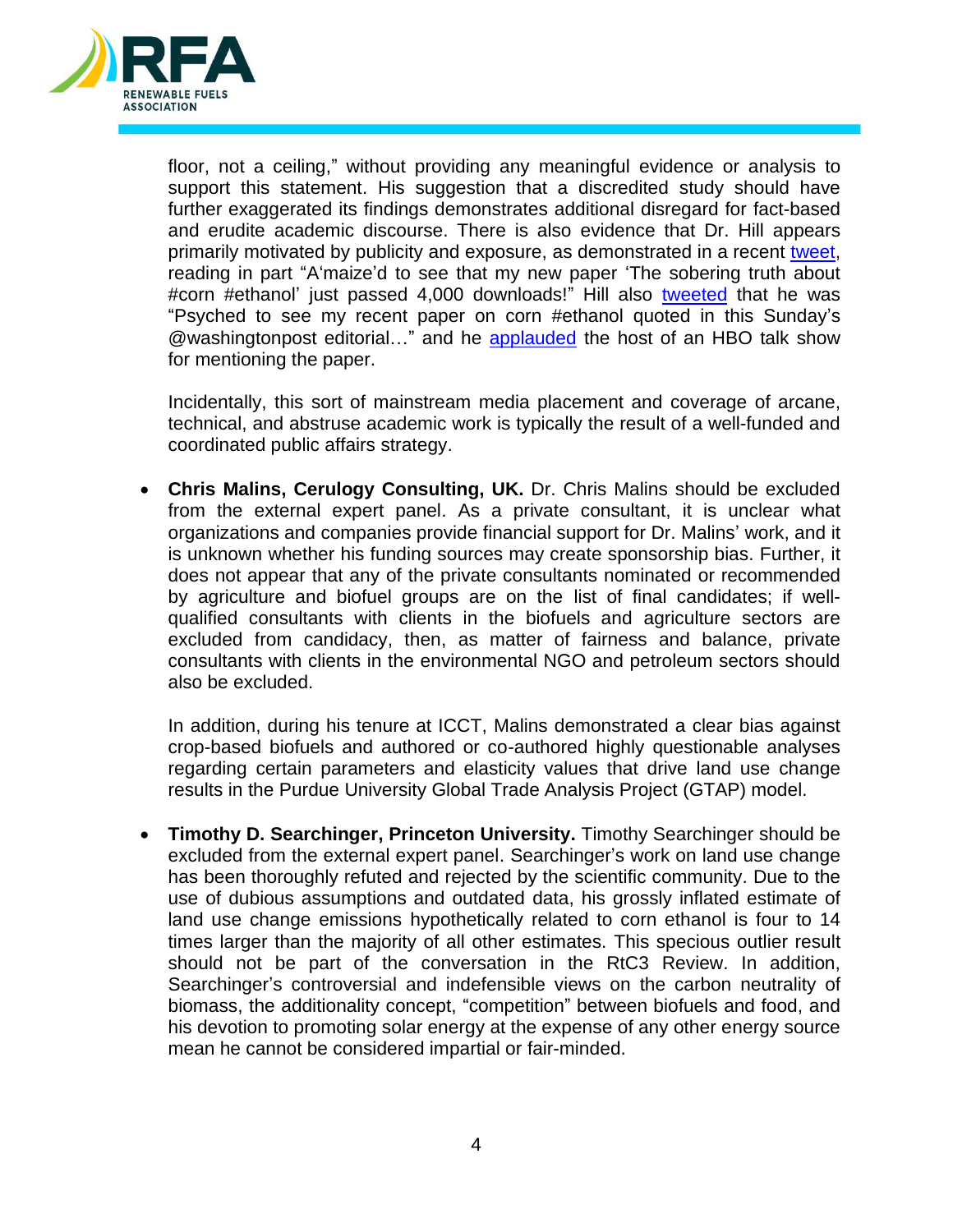

- **Aaron Smith, University of California, Davis.** Dr. Smith should be excluded from the external expert panel. Smith was a co-author of the controversial Lark et al. study discussed above; as with Lark, if Smith was selected, he would likely be charged with "peer-reviewing" characterizations of work funded by the National Wildlife Federation that he conducted himself. In particular, Smith worked on the Lark study's erroneous commodity price projections and estimates for increases in renewable fuel volumes, two highly deficient points in the study. RFA believes Dr. Smith should not be considered for participation in the RtC3 review.
- **Steven T. Berry, Yale University.** Dr. Berry should be excluded from the external peer review panel, as his previous work on the response of crop yields to changes in crop prices was fundamentally flawed and did not stand up to the scrutiny of his peers on the California Air Resources Board Expert Work Group. His [report](https://theicct.org/sites/default/files/publications/berry_schlenker_cropyieldelasticities_sep2011.pdf) for the International Council on Clean Transportation (ICCT) illogically suggests that farmer productivity (i.e., crop yields) is not affected at all by the prices they receive for their crops. Other academic research—and real-world experience—clearly show a linkage between crop yield growth and crop prices. If Dr. Berry is included, EPA should ensure that the opposing viewpoint on the responsiveness of crop yields to prices changes is represented on the panel.

## **II. Comments On Overall Candidate Pool**

In addition to the above concerns and questions regarding the impartiality and scientific integrity of particular candidates, RFA would like to comment on the overall composition of the candidate pool. RFA believes that several of the candidates are adequately qualified and have backgrounds that will benefit the Triennial Review process. However, RFA has concerns that the pool of candidates selected may not have the balance and breadth needed to conduct a comprehensive review. Due to these concerns, RFA would encourage that the review includes transparency measures to control for imbalance or blind spots that could arise during the process.

RFA has concerns about the number of the candidates whose academic work focuses primarily on the issues of water quality and cellulosic biofuels. While these are important topics that warrant consideration, the expertise and academic backgrounds of many of the candidates appear disproportionally weighted toward these issues, while other principal issues and fields of study appear to be missing. For example, the list appears mostly devoid of agronomists and crop scientists who can speak to the significant productivity and efficiency improvements experienced over the past 15 years in the production of corn, soybeans, grain sorghum, and other crops commonly used for biofuel production. It appears that very few of candidates listed have experience or expertise in issues like intensification vs. extensification; macro nutrient use efficiency, technology, and environmental fate; conversation tillage and other modern conservation measures; soil carbon sequestration in modern cropping systems; and other important issues.